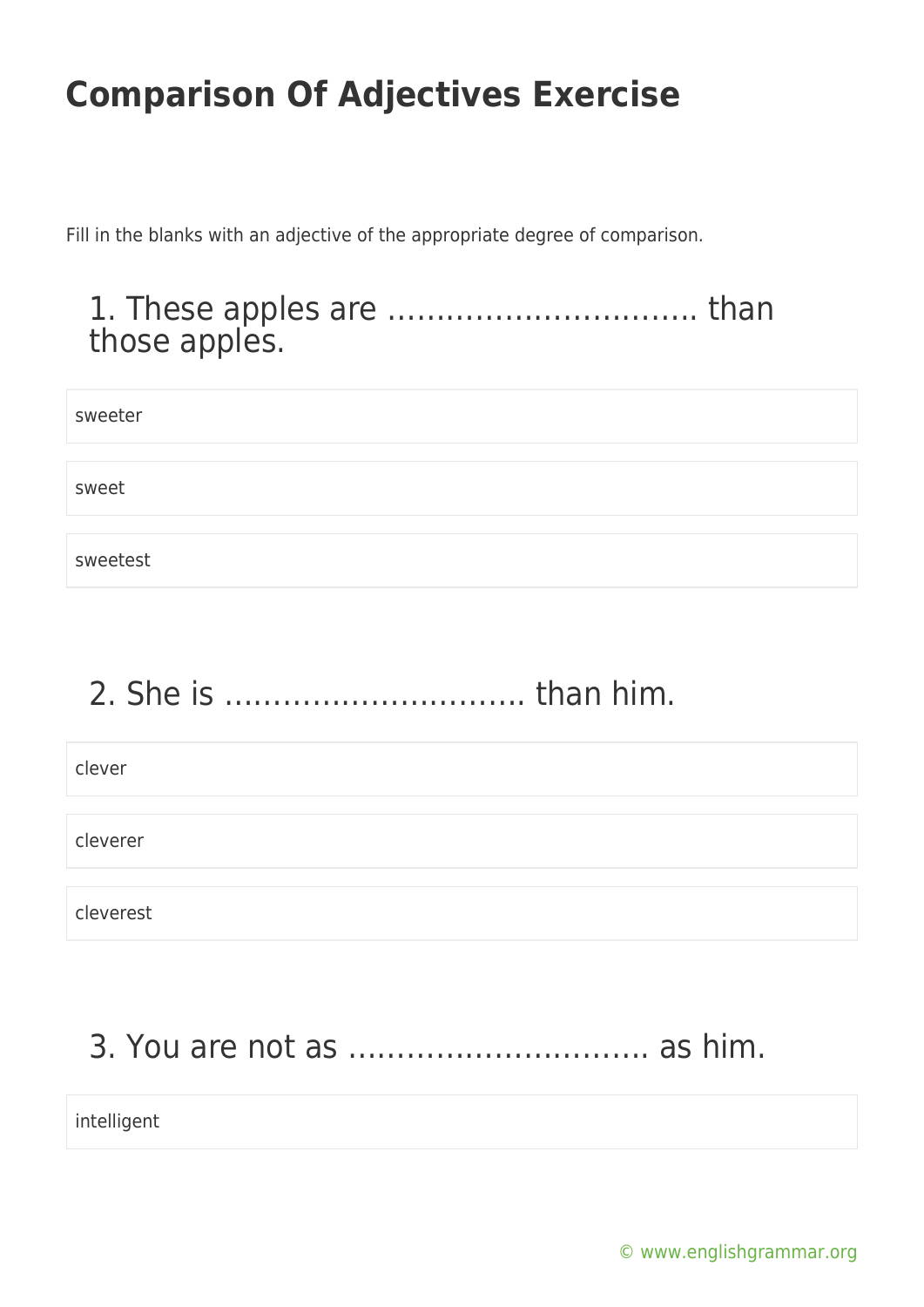more intelligent

most intelligent

### 4. It was the ……………………… day of my life.

sad sadder saddest

### 5. Merlin is as ……………………… as her siblings.

| rich    |  |
|---------|--|
|         |  |
| richer  |  |
|         |  |
| richest |  |

[© www.englishgrammar.org](https://www.englishgrammar.org/)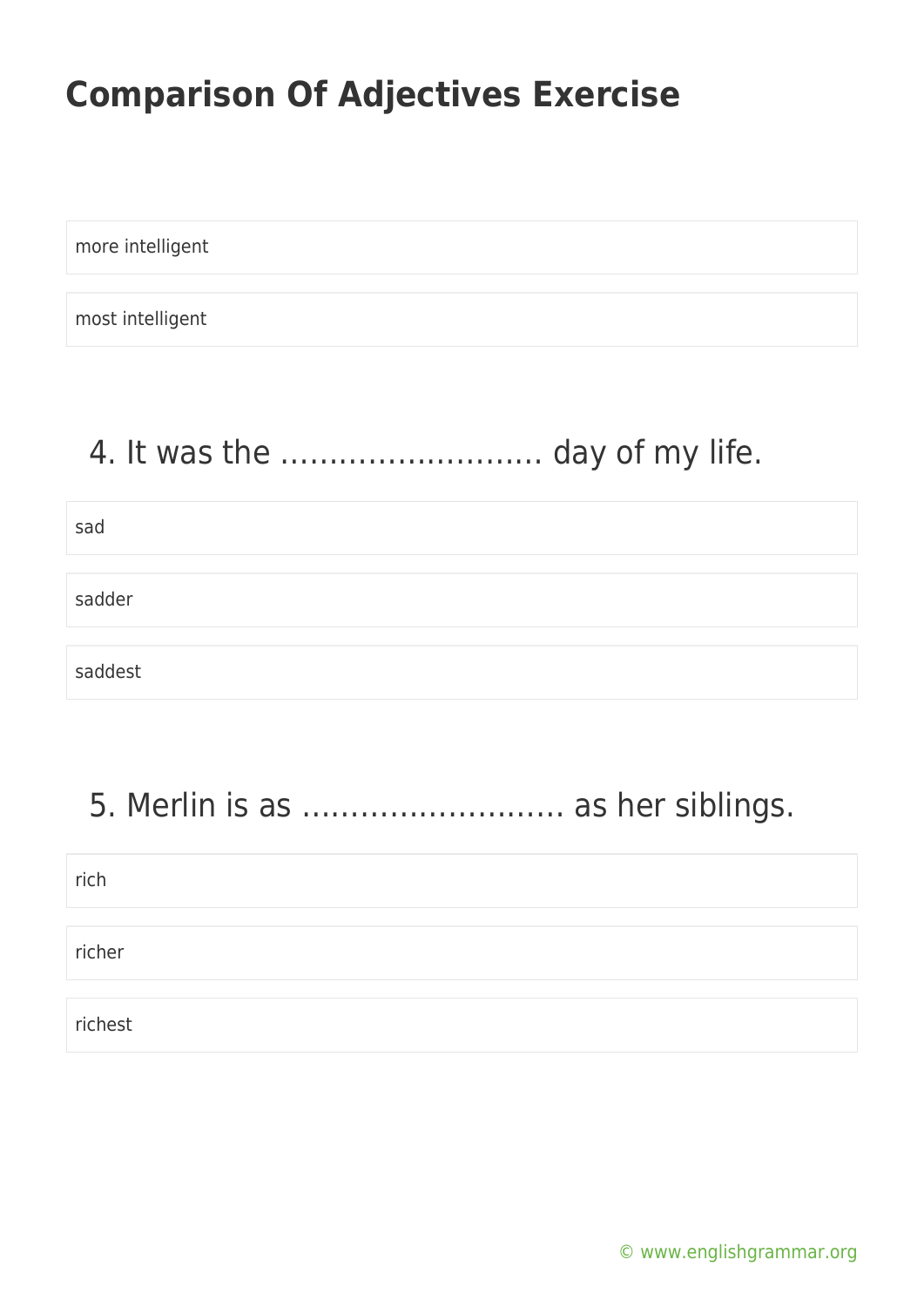### 6. She is ………………………. than her sisters.

kinder

more kind

more kinder

### 7. That was the ………………………… thing to do.

#### stupid

stupider

stupidest

### 8. She can run ………………………… than me.

fast faster

[© www.englishgrammar.org](https://www.englishgrammar.org/)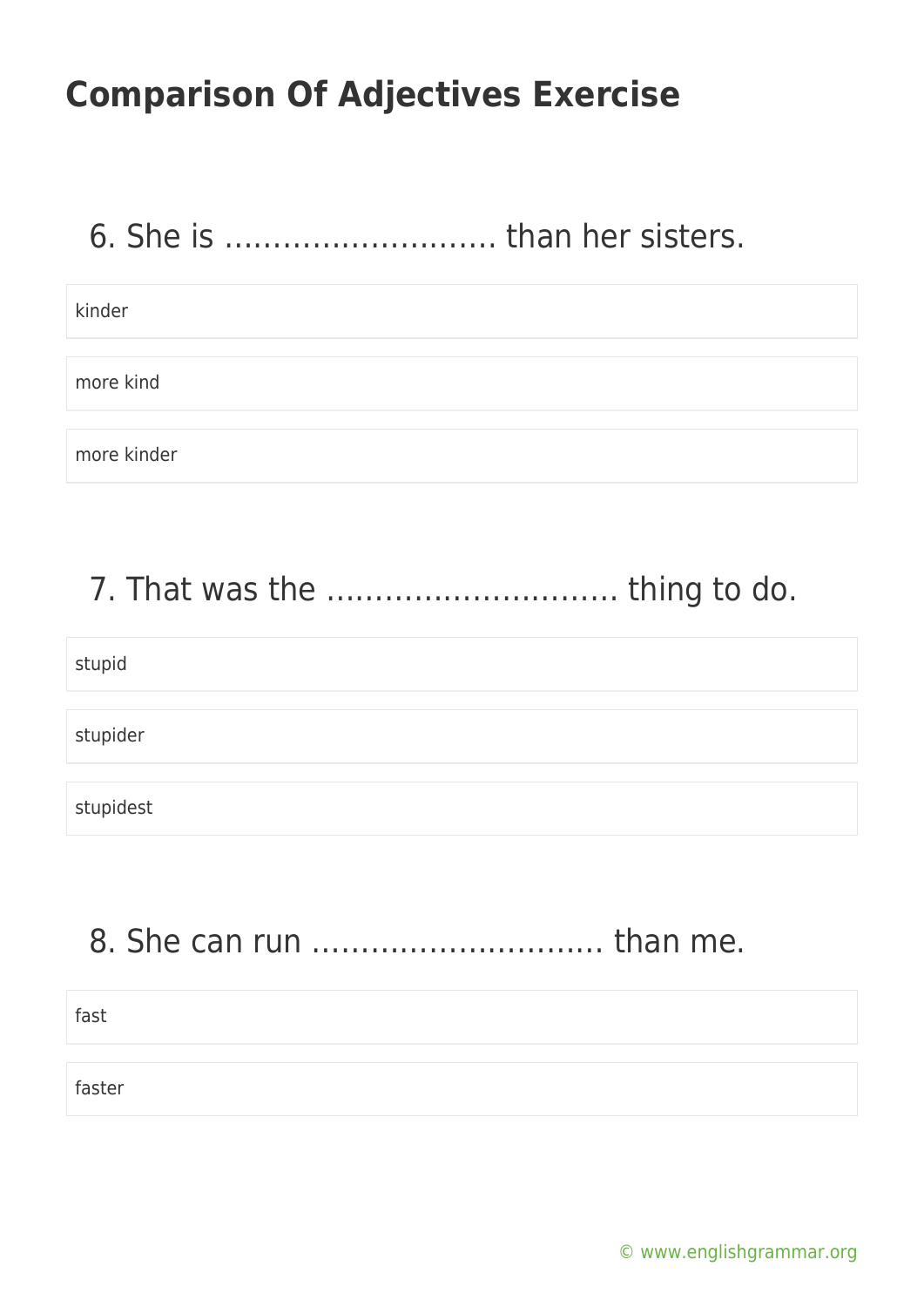| fastest        |  |
|----------------|--|
|                |  |
| usefuller      |  |
| more usefuller |  |
| more useful    |  |
|                |  |

### 10. I am …………………………… than my sisters.

| short    |  |  |
|----------|--|--|
|          |  |  |
| shorter  |  |  |
|          |  |  |
| shortest |  |  |

### 11. Which is the …………………………….. metal?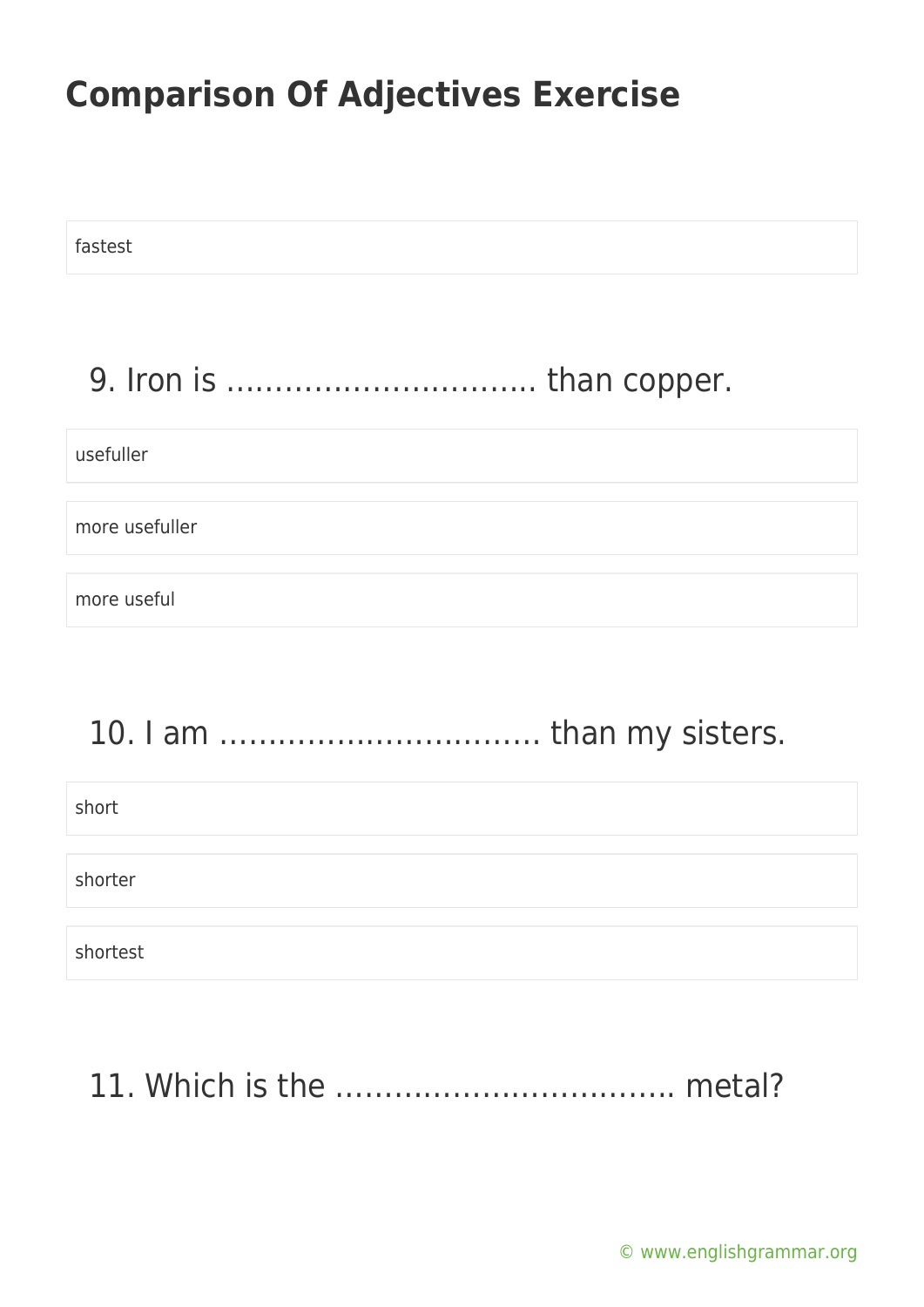| useful      |  |
|-------------|--|
|             |  |
| most useful |  |
|             |  |
| usefullest  |  |

### 12. He is the …………………………….. of the four brothers.

# young younger youngest

### Answers

These apples are sweeter than those apples.

She is cleverer than him.

You are not as intelligent as him.

It was the saddest day of my life.

Merlin is as rich as her siblings.

She is kinder than her sisters.